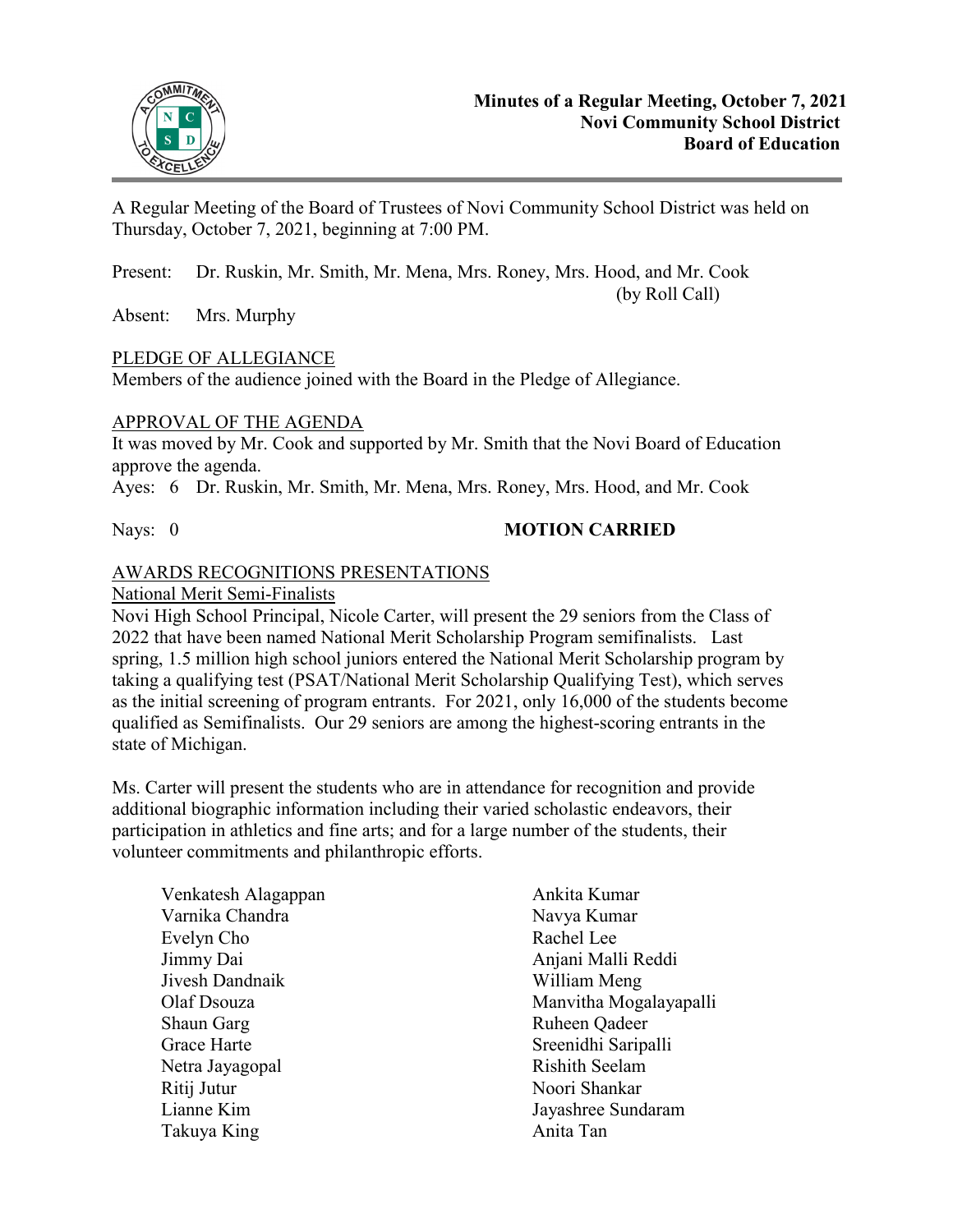Julia Tauro Abhishek Vangipuram Aimee Wu

Melissa Yu Eric Zhang

We applaud these students for their tenacious work ethic and outstanding academic achievement and present them to the Novi Board of Education this evening for recognition as the exemplification of the very best of Novi High School.

There was a brief break at 7:10 PM. The Board reconvened at 7:15 PM.

### COMMENTS FROM THE AUDIENCE RELATED TO AGENDA ITEMS There were no comments from the audience related to agenda items.

### CONSENT AGENDA ITEMS

Items included in the Consent Items are those which have previously been considered by the Board in committee or at a prior meeting, or of such a routine nature, that discussion is not required. Board members may request that any items be removed from Consent Items for further discussion, if additional information is needed or available.

## **CONSENT ITEMS**

A. Approval of Minutes

- a. Regular Meeting Minutes of September 23, 2021
- B. Approval of Field Trips
	- a. Fall 2021 MHSAA Overnight Field Trips

It was moved by Mrs. Hood and supported by Mr. Mena that the Novi Community Schools Board of Education approve the Consent Item(s) as presented.

Ayes: 6 Dr. Ruskin, Mr. Smith, Mr. Mena, Mrs. Roney, Mrs. Hood, and Mr. Cook

## Nays: 0 **MOTION CARRIED**

## ACTION ITEMS

Personnel Report

Gary Kinzer, Assistant Superintendent of Human Resources, presents for your consideration the following personnel changes:

#### **A. New Hires**

| <b>Name</b>                     | <b>Bldg.</b> | <b>Assignment</b> | <b>Reason</b> | Rate       | <b>Effective</b> |
|---------------------------------|--------------|-------------------|---------------|------------|------------------|
| Philka, Rachel                  | <b>NW</b>    | Media Specialist  | New Hire      | $BA+15$    | TBD              |
| A. Retirements and Resignations |              |                   |               |            |                  |
| <b>Name</b>                     | <u>Bldg.</u> | <b>Assignment</b> | <b>Reason</b> |            | <b>Effective</b> |
| Bedford, Julie                  | DF           | Principal         |               | Retirement | $10 - 29 - 21$   |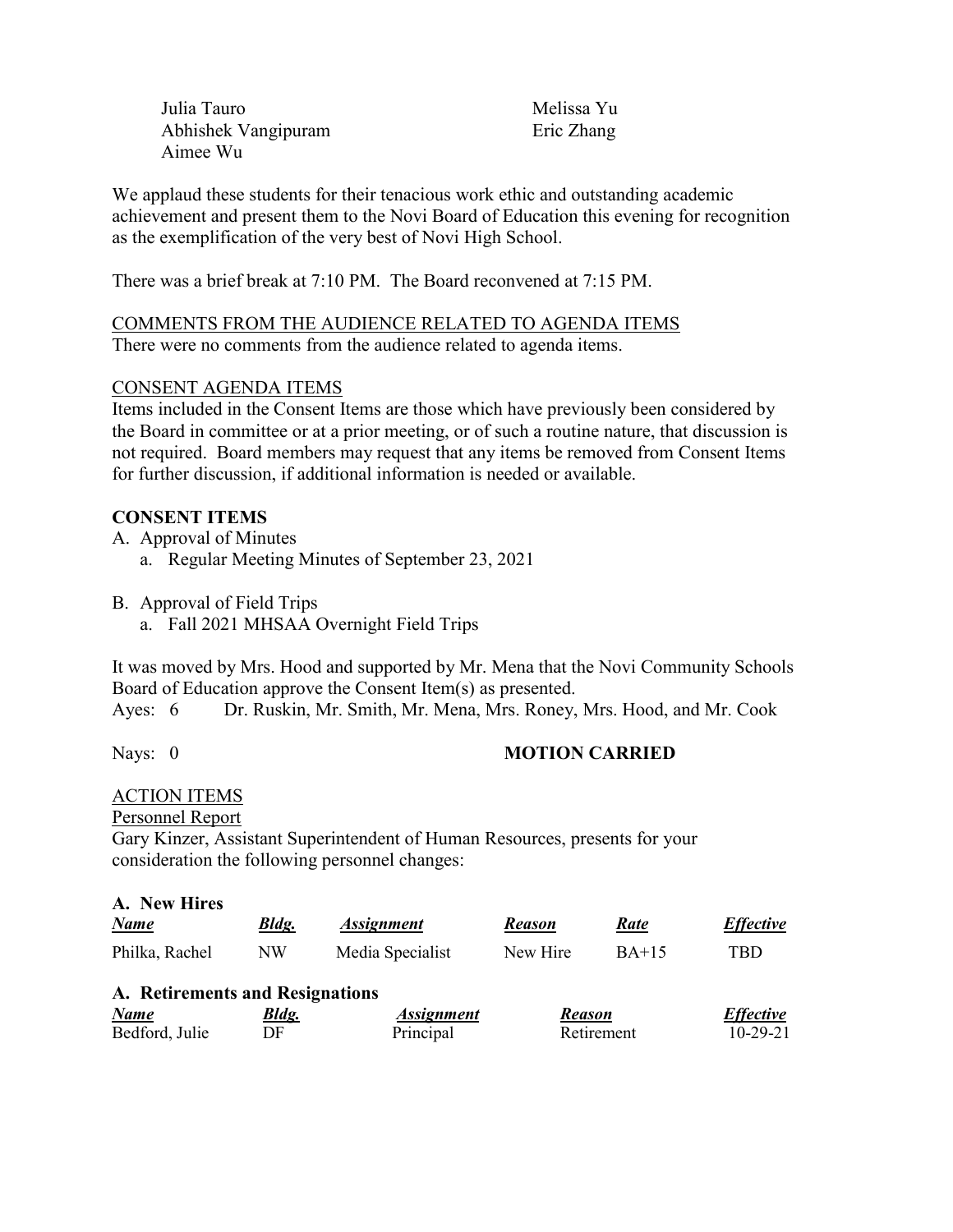### **B. Leaves of Absence**

| <b>Name</b>       | Bldg. | <i><b>Assignment</b></i> | <b>Reason</b>   | <b>Effective</b> |
|-------------------|-------|--------------------------|-----------------|------------------|
| Capatina, Natalie |       | $2nd$ Grade Teacher      | LOA #1-Personal | $10 - 13 - 21$   |
| to $06 - 30 - 22$ |       |                          |                 |                  |

It was moved by Mr. Cook and supported Mrs. Roney by that the Novi Board of Education adopts the personnel report recommendations as presented.

Ayes: 6 Dr. Ruskin, Mr. Smith, Mr. Mena, Mrs. Roney, Mrs. Hood, and Mr. Cook

### Nays: 0 **MOTION CARRIED**

### MICIP

The MICIP is a pathway for districts to improve student outcomes by assessing whole child needs to develop plans and coordinate funding.

At the August 12, 2021 Board meeting, Dr. RJ Webber, Assistant Superintendent, presented the Michigan Integrated Continuous Improvement Process (MICIP), formerly the District Improvement Plan (DIP) to the Board for information and discussion.

It was moved by Mrs. Hood and supported by Mrs. Roney that the Novi Community School District Board of Education approve the Michigan Integrated Continuous Improvement Process (MICIP) as presented.

Ayes: 5 Dr. Ruskin, Mr. Smith, Mr. Mena, Mrs. Roney, and Mrs. Hood

## Nays: 1 Mr. Cook **MOTION CARRIED**

## COMMENTS FROM THE AUDIENCE

There were 13 comments from the audience this evening. Five (5) were regarding our excellence in education and support for administrators, staff, and the Board. Two (2) were regarding past meetings and the civility in our community. Three (3) were regarding our curriculum. Two (2) were regarding diversity, equity, and inclusion and one (1) was regarding transparency.

## SUPERINTENDENT'S REPORT

Dr. Steve Matthews, Superintendent of Schools, reported that today he was in a sixth grade classroom taught by Steve Ernster, at Novi Meadows. He stated that they were talking about coding and each student had a mini robot. Dr. Matthews said there were talking about how to use coding to help the robot move and use coding to work the remote control. He mentioned that later on today, he spoke with an administrator regarding her first grade teacher who was working with a collaborative group of first grade teachers to help he improve her craft. Dr. Matthews reported that she was focused on celebrating that her teacher was so deeply invested in trying to get better.

He stated that we need to continue to share those stories with our community. Dr. Matthews said that the perception that we are trying to hide our intentions caused him to reflect on how we can get better as a district. He mentioned that our intent is to find ways to do that and to work collaboratively with the Board of Education, our parent community, our teachers, and our staff so we continue to improve our District.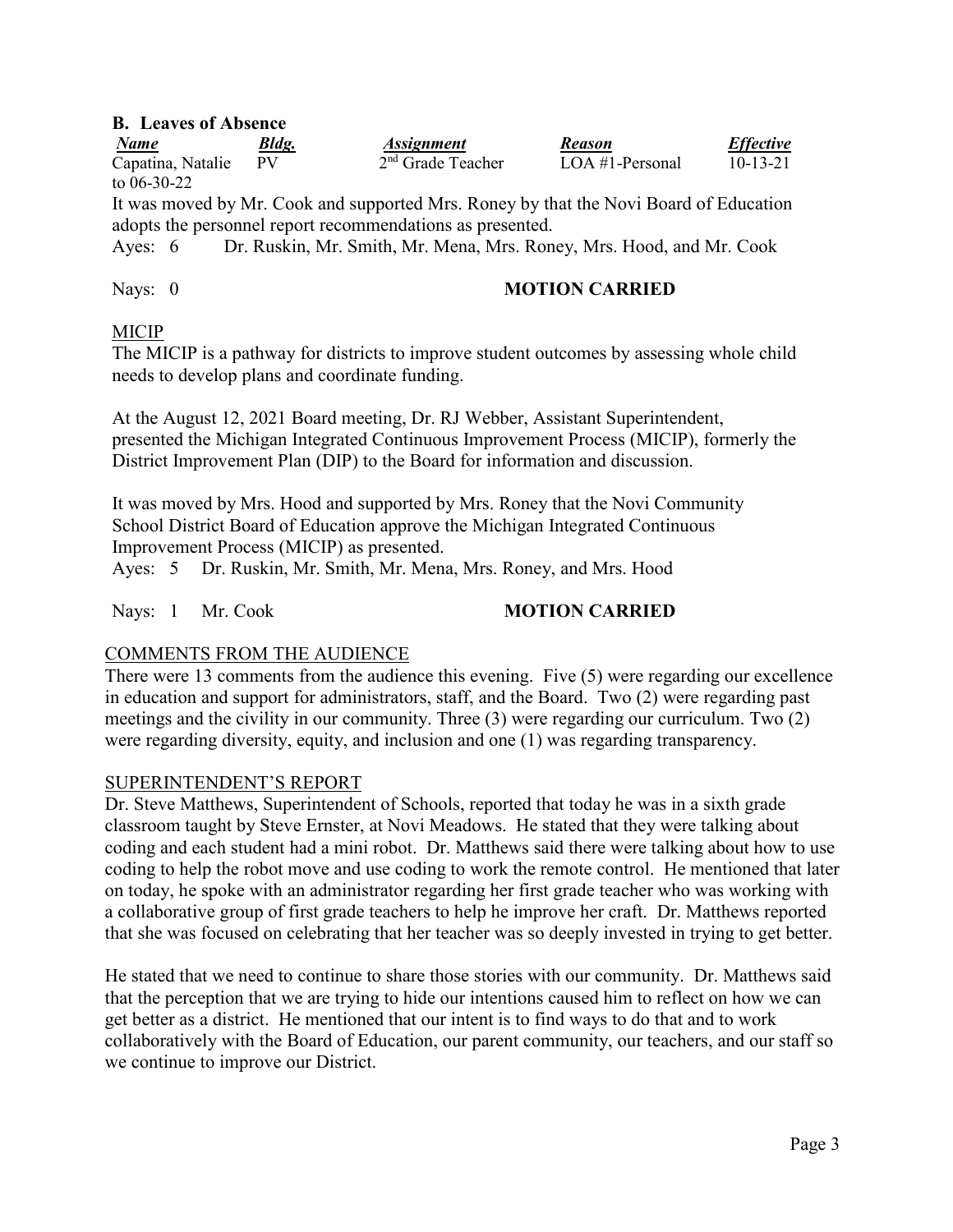Dr. Matthews reported that his responsibility as he sees it, or at least part of his responsibility in the district, is to promote the good that happens in public education and that includes the good that happens in the Novi Community School District. He stated that over the past week, there has been a lot of community conversation within and about our District.

Dr. Matthews said that from his perspective, here is what our District stands for, it is written in our vision statement; a statement whose intent is to cast before us, all of us, a vision of what we can become. He stated that our vision statement reads that our vision is students who are passionate, empowered, and prepared for their world and their future.

Dr. Matthews mentioned that new offices are being built at the high school, on both the east and west side of the atrium. He reported that outside of those offices will be concrete benches and on these benches will be etched the words, passionate, empowered, and prepared.

Dr. Matthews stated that what our District has said (through a planning process that included our community members, parents, students, and staff) is that our vision is students who develop the passion to be successful, the passion to care for others, the passion to care for our world. He said that we develop students who are empowered, who believe that they have the ability to make a difference in the world that they live in now, and the world that they are inheriting, by preparing them with the skills that they need to move forward.

Dr. Matthews reported that tonight we saw a representative sample of our students who are passionate, empowered, and prepared. He stated that those 29 National Merit Semi-Finalists are also the student body president, officers in HOSA, officers in DECA, they play in the marching band, participate in our theater program, sing in the choir, and play in the orchestra. Dr. Matthews said that those are the students that our District builds and it builds them because we have parents who care deeply. He mentioned that we have staff who have the skills needed to work with those students and administrators who provide the leadership necessary.

Dr. Matthews reported that as we move forward, we need to continue to remember that our responsibility is to talk with and work with each other. He stated that as we do, we will continue to pay attention to the emotional health of our students, and continue to analyze if certain groups of students are over represented and disciplined. Dr. Matthews said that we will provide time and space for students if they become angry or upset and continues to bring in others to help us understand the world from different perspectives. He mentioned that those people will help make us uncomfortable at times.

Dr. Matthews reported that we have done good work here in the Novi Community School District. He stated that he was in his 11<sup>th</sup> year in the District. Dr. Matthews said that our test scores are strong, our extracurricular programs are strong, our commitment to all students is strong. He mentioned that he was walking through the high school the other day and a student, with the biggest afro he had ever seen, walked out of a classroom.

Dr. Matthews reported that the student looked at him and said, "dude." Dr. Matthews replied, "that's Dr. Dude," and the student smiled. He stated that they had an interesting conversation as they walked down the hall and the Dr. Matthews asked him what he was doing. He said the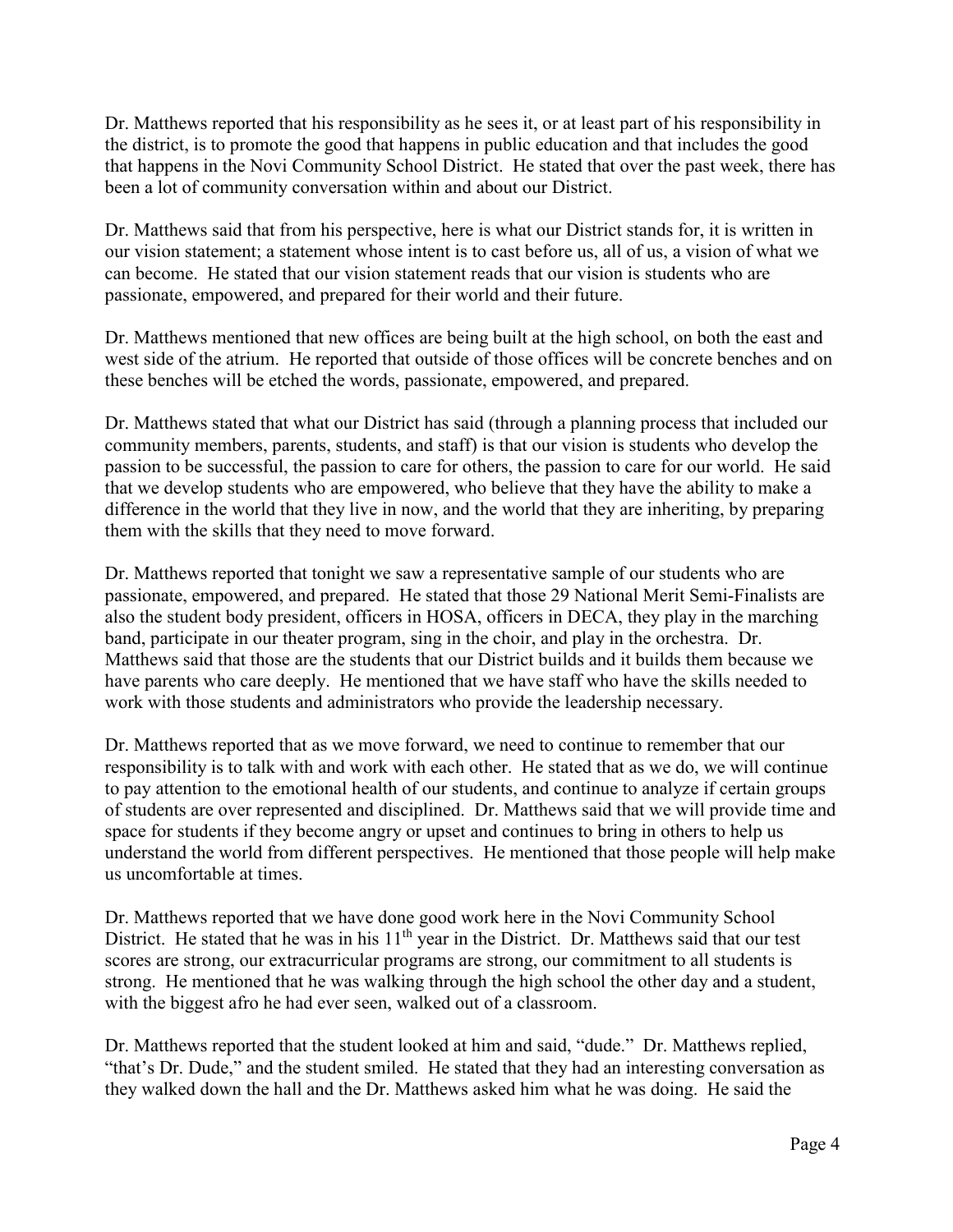student was able to explain to him, in great detail, what he was doing in the class. Dr. Matthews mentioned that all of our students are important, whether they believe what he believes, whether they look like he looks, whether they love the people he loves, they are important.

Dr. Matthews reported that our responsibility is to find ways to meet the needs of every one of those students. He stated that we need to get better at what we do and we will, we have, and we will continue to do that. Dr. Matthews asked, "are we perfect?" We are not. He asked, "do we make mistakes?" We do, but we support the students and families in our District because he believes that we have a strong desire to ensure that all feel welcome and all believe they are important, and all of them develop the skills and knowledge and attitudes that they need to be successful in the world.

Dr. Matthews said that we want our students to feel passionate, empowered, and prepared for their world and their future, so together we will continue to work with each other. He mentioned that we will continue to listen to one another; we will continue to disagree at times, but we will find our way through together.

Dr. Matthews reported that we have done that for the 11 years he has been in this District and he anticipates that we will be able to continue doing this for many more years. He stated that there are times when we will be very angry with one another, but he has great confidence that we know deep down inside our hearts that we can find our way and that is what we stand for. Dr. Matthews said that he is proud of the work that we have done and will continue to do for the students and families in our District.

On another note, he mentioned that our Novi High School Marching Band Fanfare is this weekend and starts on Saturday, around 4:30 PM. Dr. Matthews reported that there are 14 bands coming to Novi High school. He stated that the Novi band will perform shortly after 8:00 PM, on Saturday. Dr. Matthews said that he believes admission is eight dollars and will benefit the Novi Band Boosters and all of the support they provide the students in our school.

Dr. Matthews mentioned that he held his first Coffee with the Superintendent on Wednesday and Ms. Roney was there to help guide him through some of the discussion. He reported that they had interesting discussions on a whole variety of topics. Dr. Matthews stated that it caused him to think through and think about how we can get more information on some of the things that are important to parents who are there. He said the next coffee will be in November and he invited parents to come and participate.

## ADMINISTRATIVE REPORTS

Mr. Greg McIntyre, Assistant Superintendent of Business and Operations, reported that there was a credit coming back to us. He stated that credit was \$22,900. Mr. McIntyre said that we have a potential four new hires that will pass through our screening that will help alleviate some of the shortages in transportation.

Dr. Gary Kinzer, Assistant Superintendent of Human Resources, recognized Julie Bedford and her retirement. He stated that it has been his pleasure to work closely with Dr. Bedford. He wished her the best as she moves on and thanked her for her contribution to the District.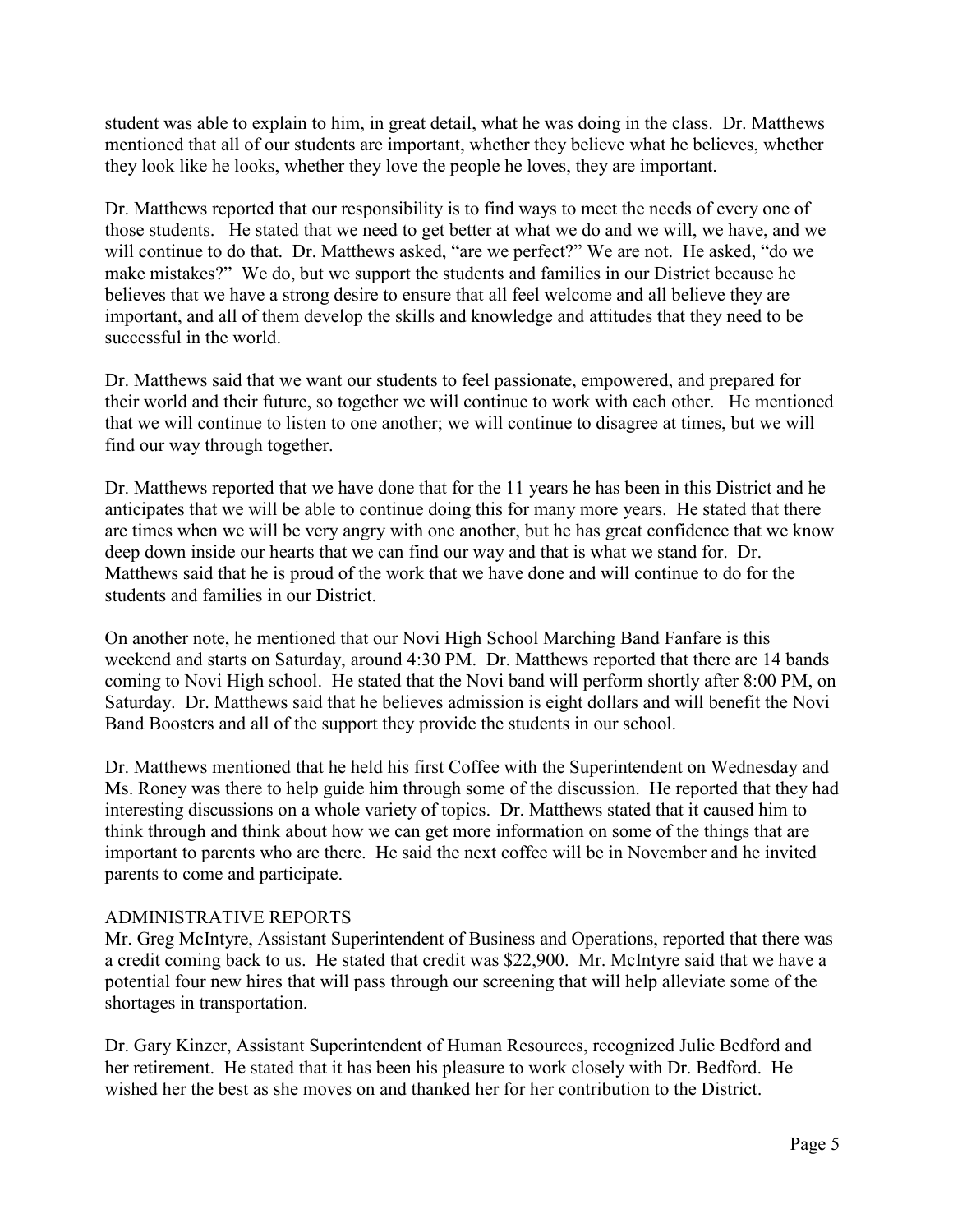Dr. Kinzer reported that he, Dr. Matthews, Dr. Webber, Mr. McIntyre, and Mr. Sipple visited Novi Woods, Novi Meadows, Parkview, and maintenance to recognize employees for their years of service. He stated this is something they normally do at the beginning of the school year and they were not able to do this again this year. Dr. Kinzer said that it was terrific to be able to present veteran teachers in our District with recognition and the most enjoyable visit was to Mr. Kendrick's classroom, at Novi Woods. He mentioned that it brought back memories of going into a kindergarten classroom, getting those students all wound up, and then leaving. Dr. Kinzer mentioned that Mr. Kendrick is a fantastic teacher.

Dr. Kinzer reported that they will be traveling to additional buildings in the District next week to recognize not just teachers, but employees of the District for their years of service.

Dr. RJ Webber, Assistant Superintendent for Academic Services, reported that one of the amazing pieces of our community is the brand. He stated that is the Novi Community School District that has been built over the course of 50 years from people before us, from Board members, teachers, families, and parents. Dr. Webber said that brand is something that is precious in so many ways. He mentioned a brand that is known, fortunately, throughout the state and in the country.

Dr. Webber reported that when we see our students where they go to school and the opportunities that they have, people have worked very hard to build that brand. He stated that as such he thinks it is important that we continue to be advocates and allies for those people who contribute to that brand and to make sure the brand of the Novi Community School District stays where it is.

Dr. Webber said he believes that is an obligation that we have, and part of that piece is to do a little storytelling. He mentioned that he had the good fortune to go to the ROAR Center. Dr. Webber reported that to the Board of Education and Dr. Matthews' vision a year ago, when they first thought about purchasing Walsh College. He stated that they went through the process and yesterday he saw something very few people can see.

Dr. Webber said that hopefully some folks will appreciate the transparency. He reported that this was a shining example of what public schools can be in communities and the students they serve. Dr. Webber stated that our Novi Adult Transition Center, he believes that we are the only state in the country that services youngsters until they are 26 years of age. He said these are students with deep needs and we have 14 students at our Novi Adult Transition Center that is housed at the ROAR Center in a beautiful space. Dr. Webber mentioned that there is an apartment set-up to teach life skills to these youngsters, who get picked up by the bus and are taken to job settings to learn what it is like to be and to live in this world. He reported that he saw teachers that teach them.

Dr. Webber stated that it is amazing, the Novi Virtual is housed there and in his wildest dreams he could have never thought that there would be 375 kids on count day in a virtual school who are doing things under the leadership of Principal Pohlonski and our virtual teachers. He said they are delivering art supplies, science supplies, having parents and kids meet up at the ROAR Center, meet up at Stewart's Ice Cream to build connections and community because those 375 students needed something different and we are providing that.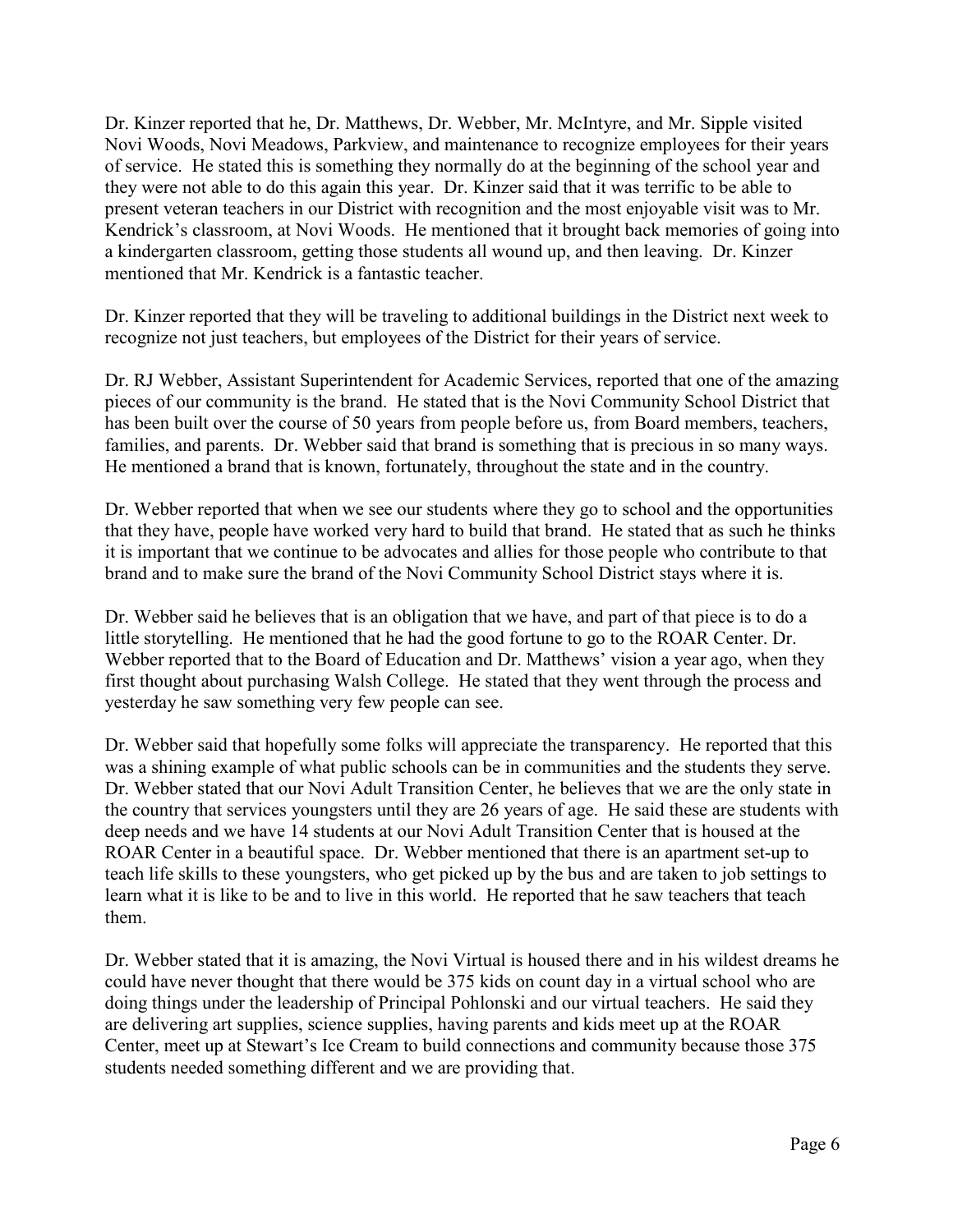Dr. Webber mentioned that we have over 50 languages spoken in the homes of our District and we are providing adult ESL for our English Language Learners. He reported that Novi is the place that attracts diverse population. Dr. Webber stated that families move here and utilize our school to learn English, so they can function and thrive in our community.

Dr. Webber shared the final bit of the story, which he mentioned is harder for him to tell, and that is Career Prep. He said that we have 46 students there who live on the margins where traditional school does not work for them. Dr. Webber mentioned that in the 12 years that he has been in the District, surrounding districts have been shutting down their adult ed and alternative ed programs, one after another. He reported that we had 18 students in there a number of years ago and now we have 46.

Dr. Webber stated that yesterday he walked into a room and there was a circle of students in that room. He said he could tell and fell something was going on in that room, there was an energy to it. Dr. Webber mentioned that they were having a conversation about what it is like to just make it through the today. He reported that these were students who were struggling; these were students whose doors had been shut in their face time and time again.

Dr. Webber said that these were students the Novi Community School District, a public community school district with a heck of a brand, that deserves to be defended form things that may not be true at all because that brand is what has enabled us to do things like purchase the ROAR Center and be there for those kids yesterday. He mentioned that the person who was facilitating the group was a former middle school principal in Livingston County that Dr. Webber had worked with a long time ago.

Dr. Webber reported that the principal said he had not seen Dr. Webber in forever and said that room was all about getting these students through yesterday, one day at a time, and helping them. Dr. Webber stated that he cannot help but to think the life of his own family would have turned out far differently had they grown up in a place that had community school that were strong and had a place for them to learn and this is something that people cannot always see.

Dr. Webber said that we talk about how beautiful our elementary schools, our high school, and middle school are, but there are programs that occur in this District that do not occur in public institutions elsewhere. He mentioned that this is because our school board, the people before us, have built a brand that has allowed us to leverage that brand, to be financially solvent, to have a vision, and to take care of each other regardless of what we look like or where we are from.

Dr. Webber reported that yesterday he left the ROAR Center, and after the week that he had, became emotional because of the stuff going back and forth. He stated that what he saw and experienced in his heart was the fact that what we do here as a community is something to be proud of. Dr. Webber said that he hopes we can all go away tonight thinking and realizing that just maybe we have more in common than we realize. He mentioned, at the very least to be proud that there are people out there in this world who made it through yesterday because of the work that we do here.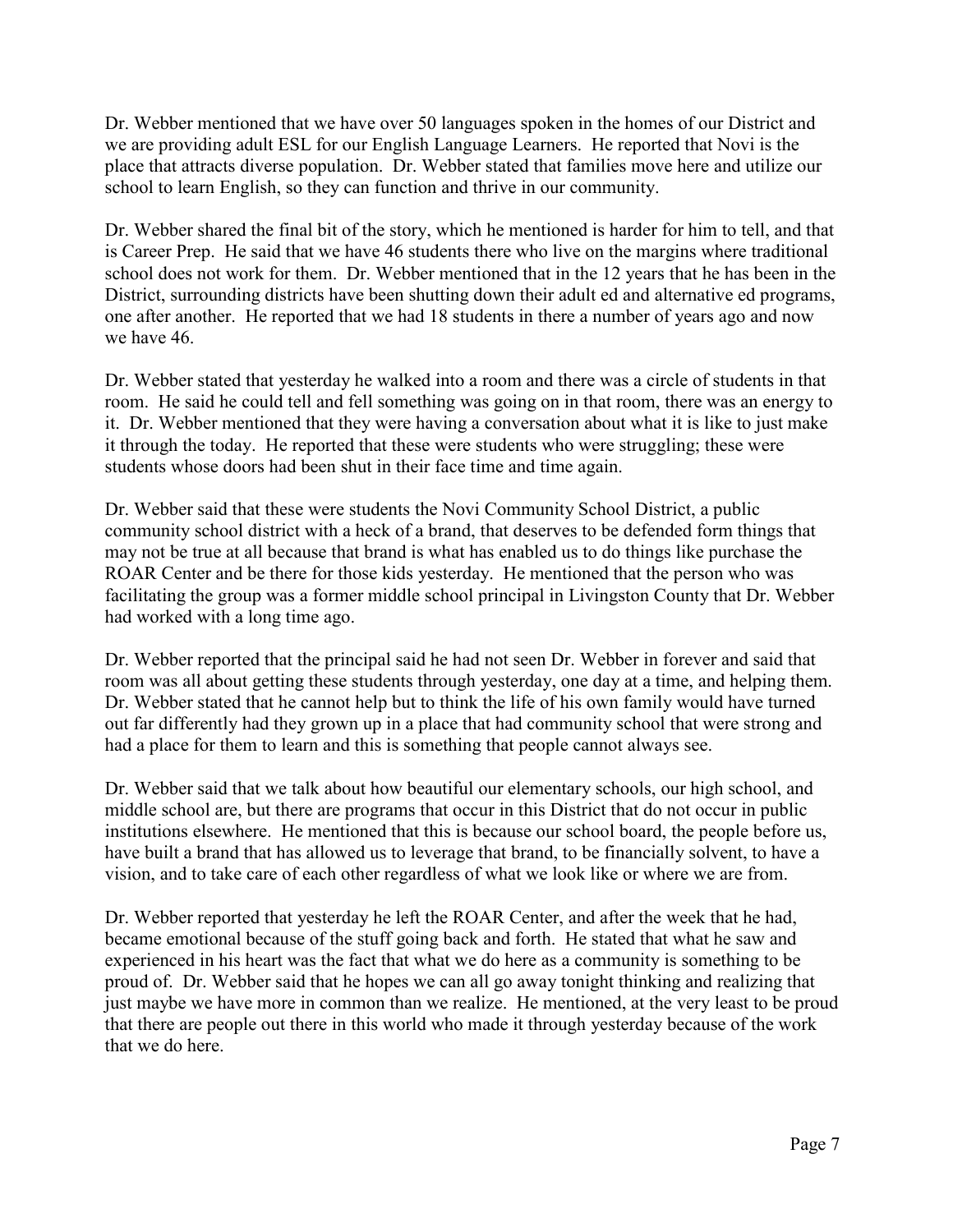#### BOARD COMMUNICATION

Mr. Smith, Board Trustee, reported that the Board members all have building assignments, but he tries to visit other schools. He stated that he visited the Early Education. Mr. Smith said that everyone knows Jason Smith, Executive Director for the NEF. He mentioned that his wife, Andrea Smith, and he are co-chairs for Novi Youth Assistance (NYS).

Mr. Smith reported that he had to stop by there and talked to Ann Hansen about some things that we are doing for NYA, specifically the holiday gift giving. He stated that while they were there, Ann had an opportunity to introduce him to a couple of new teachers. Mr. Smith said that probably five (5) years ago, they really did not recognize the new teachers in that building because they were not in the union. H mentioned that he was talking to Ann and a really talented educator who worked part-time in preschool, but really needed full time.

Mr. Smith reported that, with Dr. Kinzer's help, she was able to get another part-time teaching position at Orchard Hills. He stated that this teacher works with students on a one-to-one basis providing coaching and special education. Mr. Smith said that these are the little things that the Board knows is going on, but is an example of Gary working with building administrators to find qualified candidates and figuring out how to make it work. He mentioned that it is a win, win. Mr. Smith expressed his gratitude to Dr. Kinzer for doing the work that nobody knows about, that is so meaningful for our district.

Mr. Smith reported that his second visit was to Village Oaks. He stated that the teachers were talking about their theme for Halloween and it is going to be construction. Mr. Smith said that he walked through the back to get to the gym and the garden is right there. He mentioned that the NEF provided funds, with the help of Bosch, for this garden and it is massive and full.

Mr. Smith reported that Dr. Ofili does a phenomenal job. He stated that his staff meeting was action-packed. Mr. Smith said he had the chance to speak with a few people and told them if there is anything you need, reach out. He mentioned that the teacher reached out within 30 minutes and asked if they could have snacks and within 30 minutes the teacher had 50-60 bucks.

Mr. Smith reported that he went to the ROAR Center on count day and they had a mission barbeque that was really good. He stated that there was a large group of ESL people standing out there, similar in appearance, and he asked, "what are they doing?" Mr. Smith said he was told they are practicing talking. He mentioned that the NATC, Career Prep, and Novi Virtual are there. Mr. Smith reported Emily is doing a great job over there and that he loves the ROAR Center. He stated that everyone should get out there.

Mr. Smith said he is working with Principal Carter in the Mental Health Alliance Group, at the high school. He mentioned that if you have a student or a family member who is interested, on Tuesday there will be a couple of private showings of the movie, Dear Evan Hansen. Mr. Smith reported that it would be important that kids have the opportunity to see it in a safe place, with like-minded people. He stated that it is a very powerful film.

Mr. Smith apologized because he did not know how to bring up the subject of masks, but he hates them. He stated that he saw the verbiage that Dr. Matthews put out based on the advice of our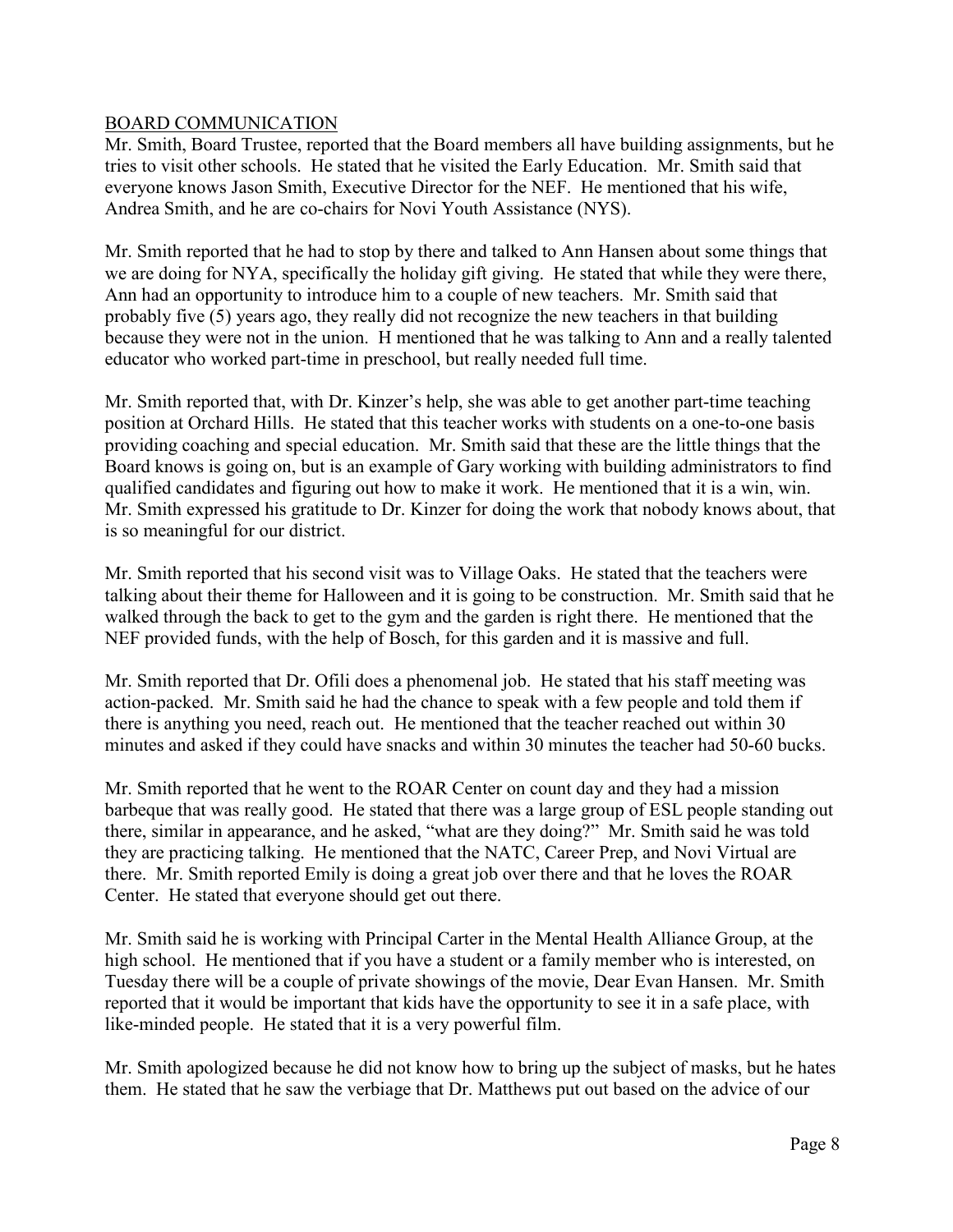attorney and he does not want to jeopardize our protection, but can he have a conference call with the attorney and ask a couple of questions? Mr. Smith said that he just wants to understand why Oakland County is still imposing masks on our kids, making them sick, and their social and emotional development is being harmed. He mentioned let the kids building their antibodies, smile, laugh, and see each other.

Mr. Mena, Board Secretary, reported that he, too, would like a dialogue with Tim Gardner, who is his go-to person whenever he needs and opinion. He stated that he has always been fair, to the point, and easy to understand. Mr. Mena said that he would like him to educate us on this confusing process that we clearly do not understand. Mr. Mena mentioned that there seems to be a lot of confusion created by the state in signing the new budget and it would be nice to have a dialogue with him.

Mr. Mena reported that a lot of stuff has happened in the last couple of week that has been great in this district. He stated that he attended the Pep Rally last Friday afternoon. Mr. Mena said the homecoming at night was just a great event, and what was cool was there were so many people, so many students that were involved. He mentioned that you might think it was just football, but there was so much happening with the band, pom, the cheer team, great parade, and all of the homecoming festivities, then the football game that ended with a win.

Mr. Mena reported that he attended a few cross-country events yesterday and had the opportunity to stop by the middle school football game, and finished the night by attending the theater stage booster meeting. He stated that Mr. Smith likes to visit a lot of different buildings and he likes to go make the rounds on booster meetings. Mr. Mena said that what is cool is that everybody on this Board has a different interest and they can split themselves up to have representation at these meetings.

He mentioned that he really did not have much to say about the political meeting and the former teacher that spoke. Mr. Mena reported that originally, he was not planning on going, but was invited to a team dinner that the football team was having. He stated that they had a real nice nighttime practice and it was going to be a cool event, but folks were reaching out to get information, so he was compelled to go.

Mr. Mena said that he did not want people to think that because he attended or goes somewhere that he automatically hates teachers. He stated that he loves our teachers and has said that for a number of years. Mr. Mena mentioned that he is around the property in the District as much as anyone and he talks to just about anybody in the District, whether it is a parent, student, or teacher. He reported that we have conversation where they do not always agree, but this notion that we cannot go and get information or if we do that somehow it means something nefarious, is something that he wishes we could get over. Mr. Mena stated that he will meet with Dr. Matthews, at some point, to address some issues shared with him by parents over the past months.

Mr. Mena said that he has never been prouder, as a Board member, after listening to the audience comments tonight. He mentioned that he could not have said anything better that what the members of the community had to say and he understands there is a lot of frustration and perceptions that he has certain viewpoints about certain issues and that is fine, but he hopes that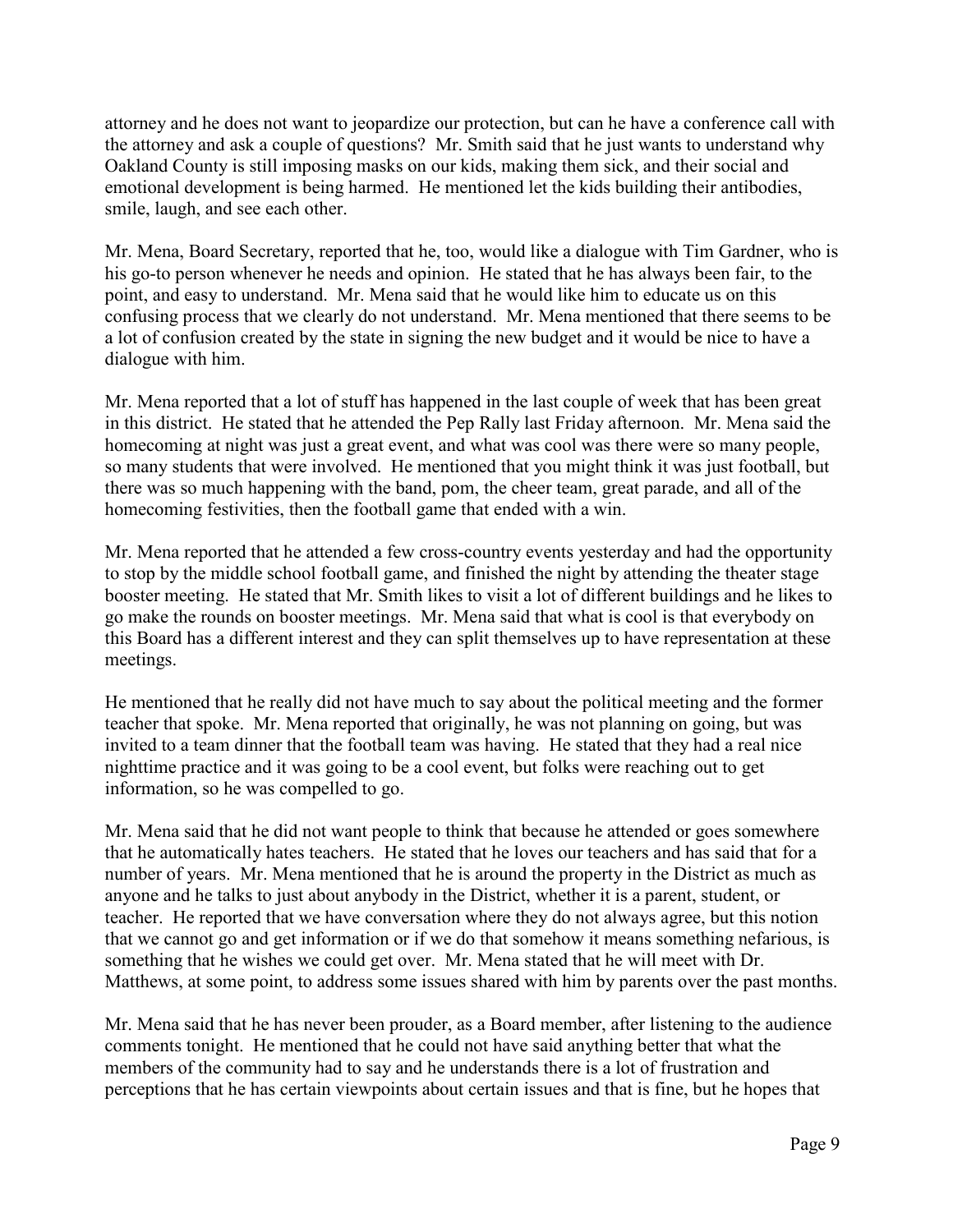this divide we have we will be able to discuss it and work together as a team, as a group, to get to the root cause of it and resolve these things, so that everybody has an understanding of what it is that we are trying to accomplish in the District. Mr. Mena stated that we will see if we can come to an agreement on the best way to get there without alienating anyone along the way.

Mrs. Hood, Board Treasurer, reported that she had attended the dedication of the Novi Woods Hammock Garden, last Friday. She stated it is a wonderful place for kids to read and contemplate and thanked all who contributed. Mrs. Hood said that it was the brainchild of Mrs. Steinberger, but supported by the Novi Educational Foundation. She mentioned that DTE had their big trucks there and the kids loved it.

Mrs. Hood reported that the Novi Woods PTO and DTE had several executives, several managers there and they said they were initiating helping other schools around southeastern Michigan to create their own hammock gardens.

She stated that a celebration is in order as our state representative, Kelly Breen, secured a four hundred thousand dollar grant for the NEF, to support our outdoor learning. Mrs. Hood said that is an example of a representative listening to her constituents and advocating for the children of Novi. She mentioned that she knows there is a lot more to come and more planning.

Mrs. Hood reported that homecoming was fun to see. She stated that she did not go into the stands; the sea of humanity in the stands was crazy with all the little kids running back and forth. She stated it was a really nice evening. Mrs. Hood said there was fanfare on Saturday and some of the people were complaining about the steep entrance fee. She explained that the boosters have to pay all of the expenses, the judges, the transport of everything.

Mrs. Hood reported that, this week, a few people have asked whether she was surprised by the events described in the blog post. She stated that she would say not really and that she did not attend the presentation so she cannot confirm what happened there; however, over the summer, she googled this former teacher and her presentation is out there.

Mrs. Hood said that in the spirit of seeking to understand, she watched the video of her reading her bullet points of school outrage, at a church in Northville. She commented that, as a Board member, the teacher repeatedly cited the Christian gospel, her conservative Christian values, biblical morality, the United Stated Constitution, and the claim that the United States was founded on Christianity.

Mrs. Hood mentioned that no one has apparently told the teacher that the constitution has 4,500 words and not one of them is god, Jesus, Christianity, or bible and that is just so basic that it hurt her feelings when she heard the teacher say that. She said that overall, she found the teacher's commentary ridiculous and obviously so many parts of it were not true, knowing what she knew about Novi Schools.

Mrs. Hood stated that the effects of the teacher's speech are harmful to our schools because people believe her. She said in the July video, after the teacher established herself as a practitioner of conservative Christian values, the teacher proceeded to tell her audience the ways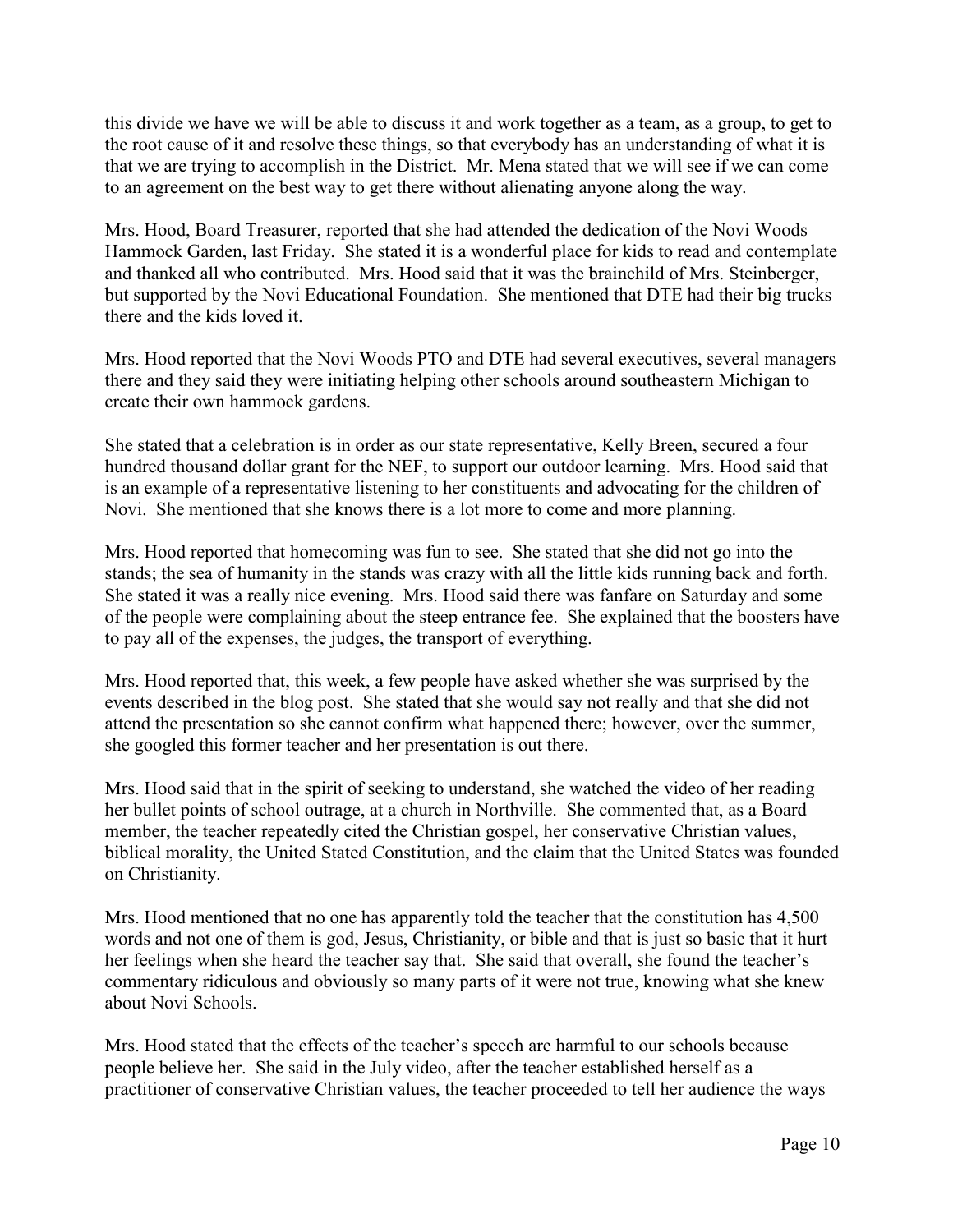she worked to undermine our District's diversity, equity, and inclusion efforts and bullied or was disrespectful towards our kids, our kids, these Novi kids. Mrs. Hood mentioned that she is a former Novi teacher and this is not like a Grand Ledge teacher, souring the state, giving this presentation; she is a former Novi teacher.

Mrs. Hood reported that the former teacher was talking about our kids, our LGBTQ kids, our African-American kids, our Transgender kids, our confused or unsure kids, our Muslim kids, our kids who expressed concern about the climate change. She stated that the teacher mocked them and when she was finished, what Mrs. Hood felt was the teacher's shameful narrative, the audience applauded, and Mrs. Hood found that alarming.

Mrs. Hood said, pardon my indignation on this, but this topic has never been on our agenda and so we have never talked about it, but just after Mr. Ascher's post, she felt compelled to respond in some way. She reported that she did not think this was about politics. Mrs. Hood stated that this is not about some former teacher who is on her 15 minutes of fame tour.

She said this is about the children who attend Novi Community School and our commitment and obligation to care for them, all of them. Mrs. Hood mentioned and speaking of gospels, someone was channeling this earlier, it is up to us to provide extra care to the one out of a hundred who on any given time needs it. She reported that as parents or grandparents could probably relate, you know when one of your kids comes into the house or calls you and they are upset or crying, whether they are 4 or 24, every parents first response is, "oh my gosh, honey, what is wrong? How can I help you?"

Mrs. Hood stated that one of her favorite people in the world was Mr. Rogers and when he was a kid and was scared by something, his mom would tell him to look for the helpers. She said that our schools are filled with helpers including our kids. Mrs. Hood mentioned that she thinks often kids are sometimes the adults in the room, so we need to do a better job of listening to our kids, all of our kids.

She stated that she does not believe that this is about politics. Mrs. Hood reported that it is about whether we, as a community public school district, are committed to fulfilling our vision and goals, especially goal number three, which is to foster a district-wide culture of unity and wellbeing. She said that is one of our goals that we set, how many years ago? Mrs. Hood mentioned that the whole community took part and that is one of our goals. She reported that we can do that by helping and respecting every one of our students where they are.

Mrs. Roney, Board Trustee, reported that she, too, was at that meeting and is just appalled by what has come out of it. She stated that she and Willy have been vilified because they attended. Mrs. Roney said that she went there, the same as RJ, Mr. Ascher, and the rest of the group in the back of the room, to see what the teacher was saying. She mentioned that she was unaware that the teacher had videos out on Google.

Mrs. Roney reported that she has busier things to do than sit and look at Google, so she went to see what this lady had to say. She stated that what the teacher was saying, Mrs. Roney thought that does not bold well with her and she wanted to learn. Mrs. Roney said that she is boing call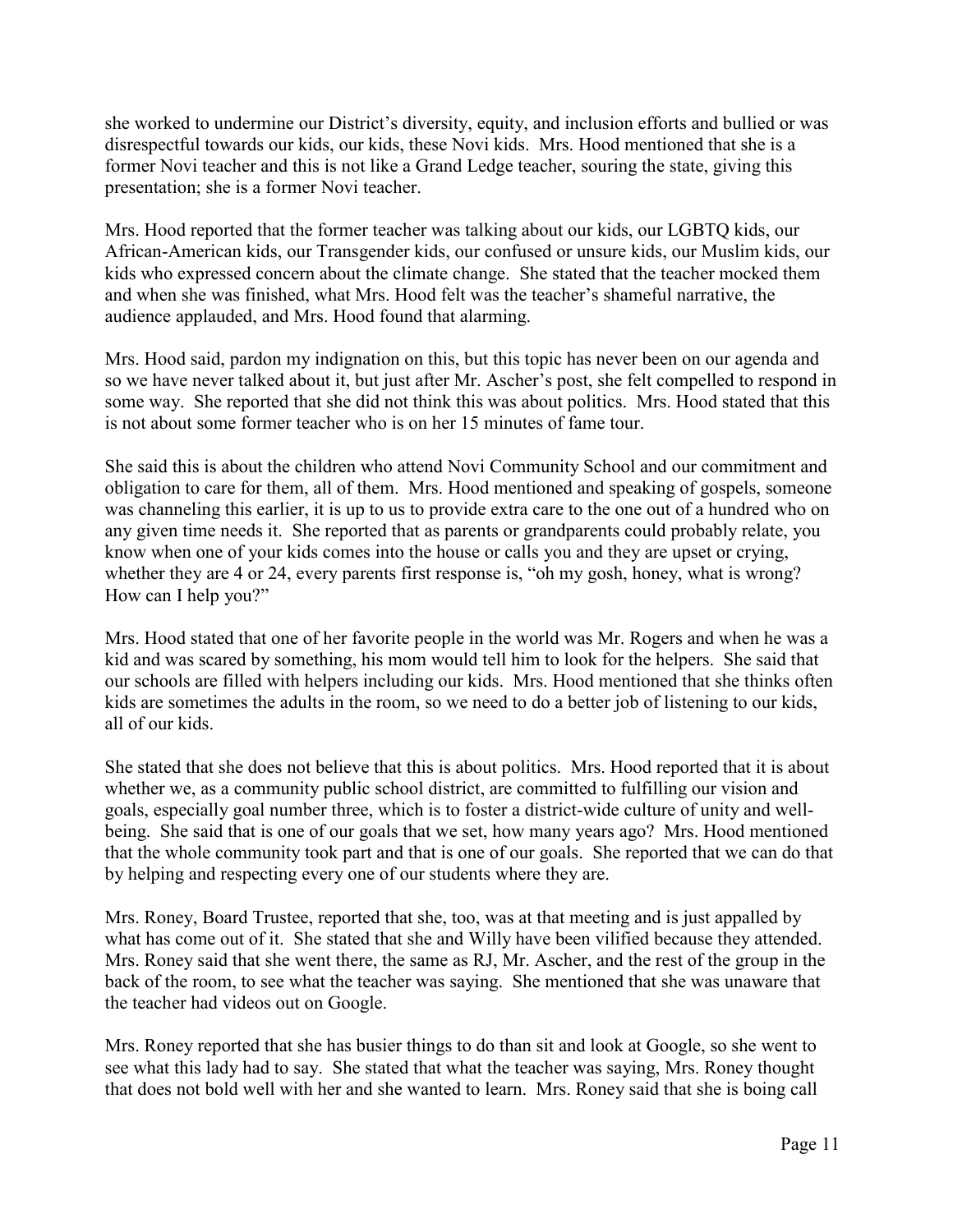dirty, hateful all because she wanted to learn and hopefully come back to say this lady is saying stuff that some of it is wrong and some is true because we have talked about it at Board meetings.

Mrs. Roney reported that there has been so much thrown around about her and Willy, that she was ready to resign. She stated that is how upset she was about it. Mrs. Roney said that nobody has a great school system, but being personally attacked by it, is not worth it.

Mr. Cook, Board Vice-President, reported that he saw in Mary Ann's not that the band boosters need help with concession, during fanfare. He stated that he had the chance to get to the Pep Rally. Mr. Cook said that any high school football game, you will find more volunteers behind the scenes that you will find football players in the field. He mentioned that it is a community event and the community really puts forward to it.

Mr. Cook reported that it was amazing, the energy coming out of the stands. He stated there were a few years where it lacked luster in the stands, but now, the last few games, we have noticed that the energy has really increased.

Mr. Cook said that he had the chance to talk with Mr. Baker and he shared a story with Mr. Cook about a couple of students at the middle school who had a little bad luck. Mr. Cook mentioned that Mr. Baker told the story because of what one of the students did. He reported that the students were name-calling a little bit, shoving and things did not get resolved, but one of the students went to Mr. Baker and said, "I did wrong. I think I did wrong. I need your help to make things right."

Mr. Cook stated that Mr. Baker did help that student and he knows back when he was a kid, if he would have gone to the principal and said he did wrong, the principal would have probably suspended him. He said that is not how things are done because our teachers, our administrators, our principals all support our kids. Mr. Cook mentioned that they are not afraid to go to them and say, I did wrong please help me.

Mr. Cook reported that he, like Mr. Mean, got a chance to attend the middle school football game. He stated that that there were two (2) middle school teams; a club team and the middle school team. Mr. Cook said it was nice to see about half of the club team supporting the middle school team and cheering them on, calling for the players to do well. He mentioned that is more of a community, too. Mr. Cook reported that they were not competing against each other; they were not saying you are no good, but they were supporting them. He stated that the coaches, at the club team, actually pointed that out because one of their players was their son and they noticed it.

Mr. Cook said that he has also been to a few soccer games and the parents are so thankful we did a second JV team this year, giving more kids the opportunity to play. He mentioned that the parents love it, the kids love it.

Mr. Cook reported that Tuesday night, they had three (3) games on that field and the way the maintenance crew maintain that field. He stated that you could not go to any other school, playing on the grass, and have three (3) consecutive games and have the field hold up like ours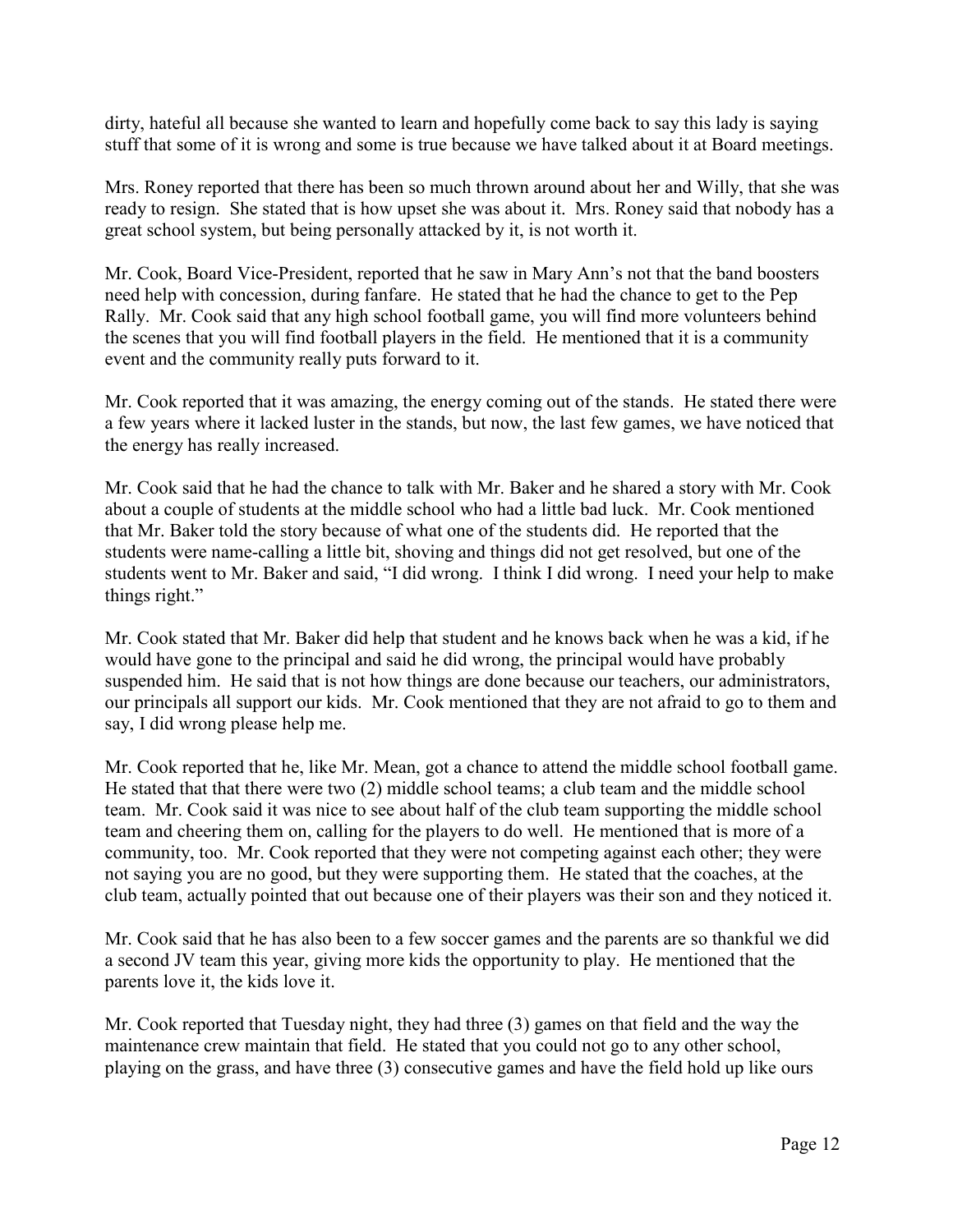does. Mr. Cook said that our maintenance crews does a top-notch job on the field and the parents appreciate it. He mentioned the players surely appreciate it.

Dr. Ruskin, Board President, reported that you can see there is a lot of emotion here in our community. She stated that a lot has happened over the last couple of weeks. Dr. Ruskin said we went from the highs of having an amazing homecoming for these kids. She mentioned that they got to be together at a football game, in a parade, and a Pep Rally. Dr. Ruskin reported they watched their teachers do the staff/student dance and have the cheerleaders, pom girls get with different teams and do routines, football players play amazing games.

She stated that we went from that to some broken hearts, some tears, and some feelings of divide. Dr. Ruskin said people have asked her, will you please say this about this Board member, will you do this, or will you speak for the Board? She mentioned that if you know her as a leader, she will not do that. Dr. Ruskin reported that she does not make assumptions of why Board members go places and do things until she sits and talks to them.

Dr. Ruskin stated that we heard tonight, why people attend different events throughout the community, whether it be right or wrong. She said that we have a former employee who she will not say anything about what was said at her meetings, but there are rabbit holes that have been produced and people have gone down them and found pain and agony and a place where our brand is just not feeling good. Dr. Ruskin reported that somebody here asked for transparency tonight and you got it. She stated that she was sure it was more that everyone wanted.

Dr. Ruskin said that she gets to hear all these things, but also gets to hear the good and a couple of weeks ago, we had a committee meeting and had some parents who were concerned about things. She mentioned that they brought those forward and she watched content area leaders, a teacher, a parent who, respectfully, found her way for what she needed for her kiddo and it ended in a result that the student, however their needs looked and whether we agree or disagree that is how our curriculum should look, that they were given what they needed as a student while keeping what other students need.

Dr. Ruskin reported that is just one example of what is happening behind the scenes. She asked, are we perfect? We certainly are not, but she sees parents in the room, who are arguing for something that they should be and asking for transparency and wanting to work with the Board and be parents of this community who are also, on the other hand, supporting sports teams and putting themselves out there and spending hours in their day to make sure that the kids maybe do not see everything that is going on behind the scenes.

Dr. Ruskin stated that we will continue to work together and heal and be transparent. She said please keep coming and asking the really hard question, whether you think people in the audience agree with you or disagree with you. Dr. Ruskin mentioned that that is the only way we are going to continue to heal and move forward as a community.

Dr. Ruskin stated do not let one particular person, whether we agree with that person or not, direct our narrative because in this room is our narrative and that is where we need to go and focus on our kids and not lose our way. She said that she appreciates that we know Board members come